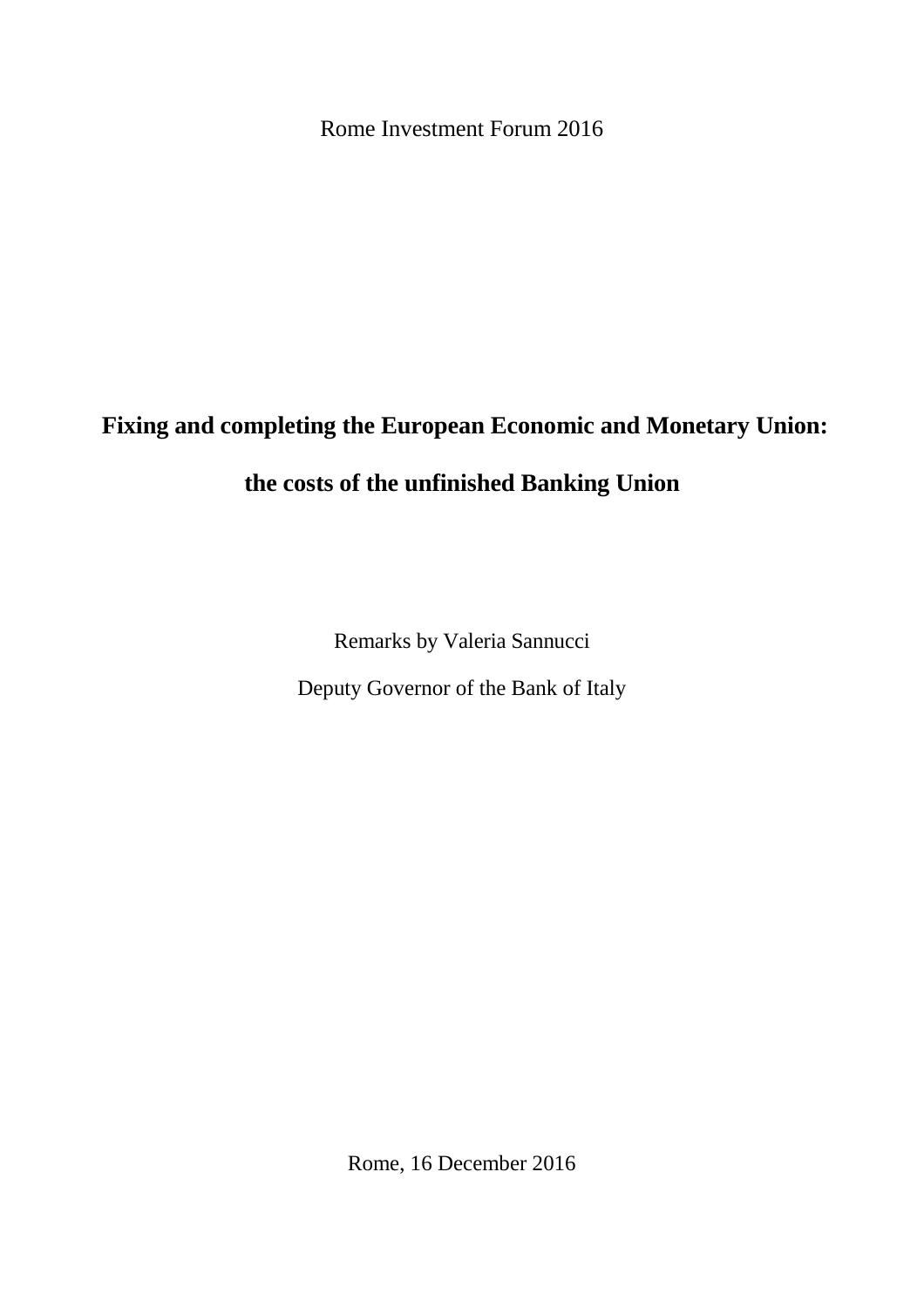Over the last few years, Europe has undertaken numerous reforms in different areas, from fiscal to banking and financial stability, in what has been an ambitious response to the urgent need to resolve the problems that followed the outbreak of the global financial and sovereign debt crises. Several initiatives have been taken to strengthen European banks: from the definition and application of common rules, to the consolidation of truly European authorities. The Banking Union is a vital element of this strengthening process.

The Single Supervisory Mechanism, which was completed in an extraordinarily short period of time, entails very extensive and deep integration of national authorities. While the Monetary Union mostly consisted in the sharing of decision making, the SSM envisages the integration of daily operational processes to be carried out at national and centralized level.

The establishment of the SSM, followed by that of the Single Resolution Mechanism, could have been a prelude to a paradigm shift in the level of European integration. However, this has not yet materialized. On the contrary, the Banking Union is still under construction and significant obstacles remain on the path to its completion. Our presence here today therefore provides a timely opportunity to discuss what remains to be done, how to go about it, and ultimately to stress once again how important it is to complete this project, as has been repeatedly highlighted by researchers<sup>[1](#page-1-0)</sup> and numerous representatives of the Eurosystem, first and foremost the ECB President. It is important not only for the sake of the Banking Union project in itself, but also for the achievement of the broader European project.

It was no accident that the original blueprint for Banking Union rested on three pillars (banking supervision, crisis management, and deposit insurance): each one is an integral part of the financial architecture needed to safeguard the soundness and the stability of any banking system, and to break the vicious circle between banks and sovereigns. This is particularly important in Europe where, in spite of the multiplicity of sovereign states involved, we aim to achieve a single European banking market with European players.

The first pillar of Banking Union, the Single Supervisory Mechanism, avoids misaligned incentives by ensuring that appropriate regulatory and supervisory standards are enforced and, at the same time, levels the playing field for cross-border banking. The second pillar, an

<span id="page-1-0"></span><sup>1</sup> Among others, Balassone F., S. Cecchetti, M. Cecioni, M. Cioffi, W. Cornacchia, F. Corneli and G. Semeraro, 2016, 'Economic governance in the euro area: balancing risk reduction and risk sharing', Occasional Papers, Banca d'Italia, 344; Goyal R., P. Koeva Brooks, M. Pradhan, T. Tressel, G. Dell'Ariccia, R. Leckow, and C. Pazarbasioglu, 2013, 'A Banking Union for the Euro Area', IMF Staff Discussion Note SDN/13/01, February; Schoenmaker D. and A. Siegmann, 'Winners of a European banking union', 2013, VoxEU, 27 February; Gros D. and D. Schoenmaker, 'The case for euro deposit insurance', 2012, VoxEU, 24 September. j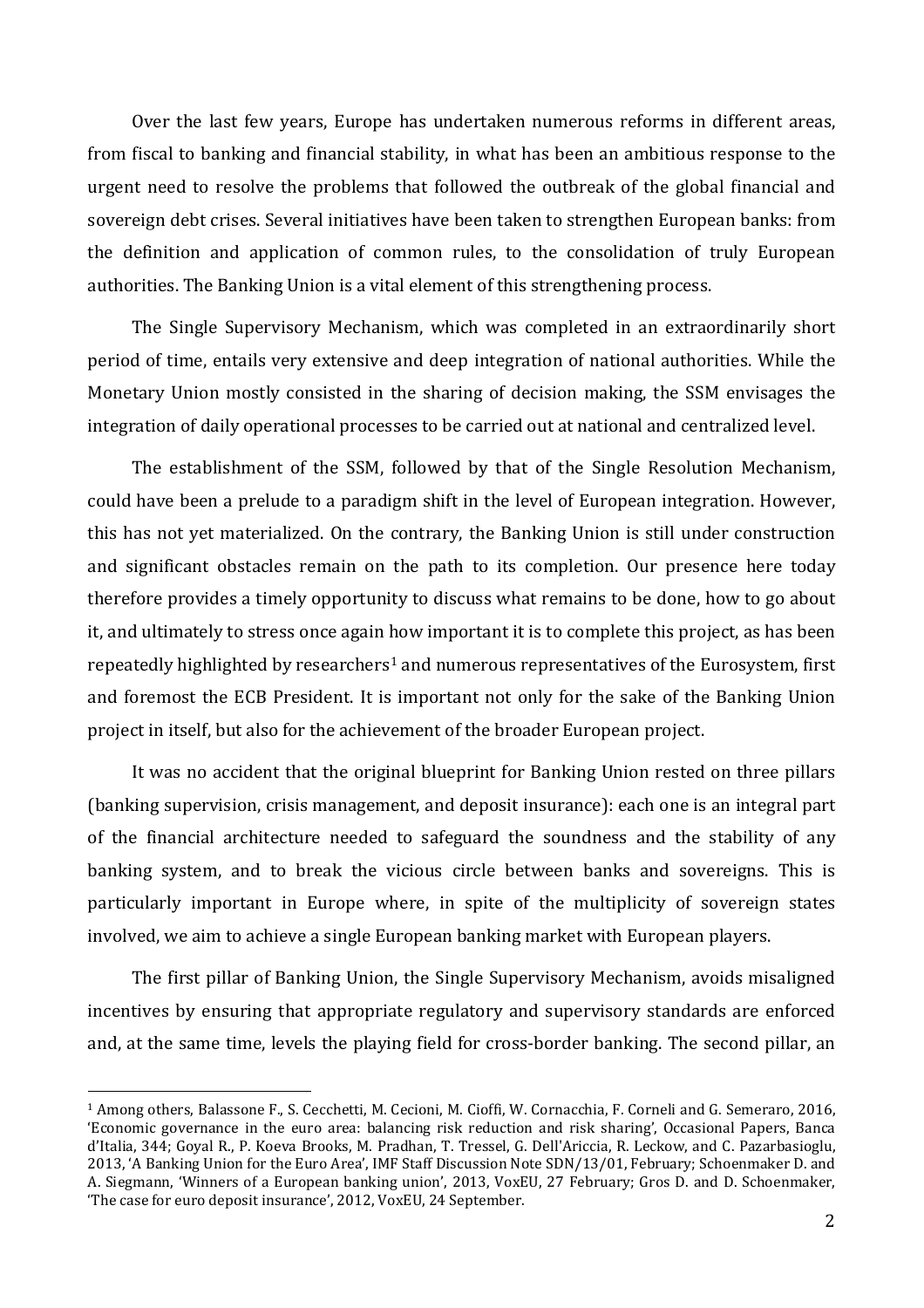incentive-compatible resolution framework, aims at reducing moral hazard; it can also preserve financial stability, so long as adequate provision is [ma](#page-2-0)de for the eventual use of a public backstop for large and complex financial institutions. <sup>2</sup> The third pillar, a common deposit insurance scheme, would lower the probability of systemic stresses by closing off the channels of contagion, i.e. it would provide an effective buffer against a large number of country-specific shocks, thereby lowering the likelihood of bank runs and overall systemic risk.

If the Banking Union were to remain as it is today, the result would neither be compliant with best practices, nor would it have achieved its intended effects. In fact, as Dirk Schoenmaker put it, now that the imme[d](#page-2-1)iate crisis is past, 'governments have started to shop selectively on the Banking Union list'.<sup>3</sup> In this 'à la carte' Banking Union, the absence of common deposit insurance increases the risk of contagion, while a blunt implementation of the resolution framework with no public backstop in place would heighten financial stability risks.

As recently noted by the Senior Deputy Governor of the Bank of Italy, the lack of a common fiscal backstop 'reflects the unwillingness of many European countries to consider the possibility that the taxpayers of country A may pay, even temporarily, for the crisis of a bank in country B. According to this view, banks, although now supervised [an](#page-2-2)d subject to resolution by European institutions, must ultimately remain a national matter.' <sup>4</sup> The outcome is that the bank-sovereign nexus, which the Banking Union was designed to counter, persists, within a complex and incomplete framework.

European leaders must therefore not lose sight of the end goal and instead complete the project in a reasonable timeframe. The need to press ahead is made even more urgent by the fact that while the European banking and financial system has demonstrated its resilience, its stability is still at risk.

Indeed, risks to Europe's macro-financial stability have recently intensified. While it is true that the expansionary monetary policy stance in the euro area and in Europe at large is supporting the liquidity of financial markets, curbing tensions on government securities, and

<span id="page-2-0"></span><sup>2</sup> Dewatripont M., 2014, 'European banking: Bailout, bail-in and state aid control', *International Journal of Industrial Organization*, vol. 34, issue C, pages 37-43. l

<span id="page-2-1"></span><sup>3</sup> Schoenmaker D., 2015, 'Firmer foundations for a stronger European banking union', Bruegel Working Paper, 2015/13, November.

<span id="page-2-2"></span><sup>4</sup> Rossi S., 2016, 'The Banking Union in the European integration process', speech at the Conference on *European Banking Union and bank/firm relationship*, April.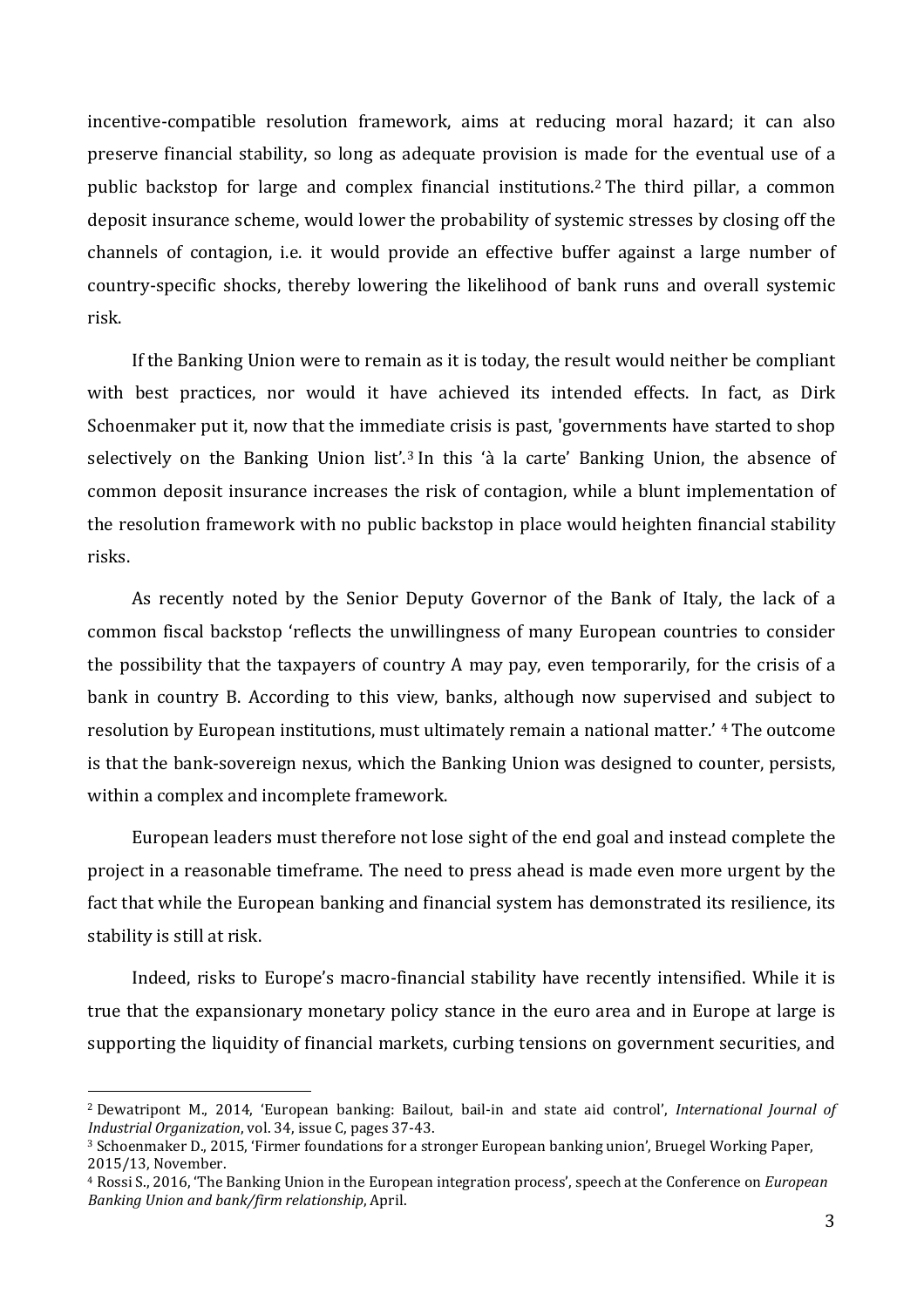easing bank funding conditions, uncertainties have nevertheless increased following the UK referendum and, though perhaps less so, the Italian referendum. Nor, given recent political events, expected policy changes in the United States, and fragilities in emerging economies, are they likely to be dispelled over the medium term. European banks' profitability and their business model are under extraordinary pressure, due to sluggish growth, low interest rates and, to a differing extent across countries and banks, excess capacity, large stocks of nonperforming loans and difficult-to-value (level 3) assets. Meanwhile, low nominal interest rates are squeezing the profit margins of European insurance companies and pension funds. At a recent hearing of the Committee on Economic and Monetary Affairs of the European Parliament, the ECB President warned that a lengthy period of low interest rates has created 'fertile terrain' for financial-market risks and called on governments to take action against the risks associated with rising debt levels or excessive valuations, which have resulted in significant vulnerabilities in some European real estate markets.

While they are more solid today than they were in the pre-crisis period, in the absence of an adequate, proportionate and properly functioning safety net, Europe's banks are also more exposed than before to substantial risks to their individual stability.

A common EU deposit guarantee scheme is a crucial component of the safety net and should be set up as swiftly as possible. In November 2015, the Commission presented a proposal for a European Deposit Insurance Scheme (EDIS). The idea is to build on the existing national schemes and then gradually move towards a European construction that would be fully in place by 2024. While the introduction of the third pillar is generally accepted in principle, controversy has arisen recently regarding its timing and negotiations are at a standstill due to the opposition of some countries.

Introducing common deposit insurance is not enough, though. In order to bolster public confidence and to ensure that the Banking Union has the capacity to safeguard financial stability in adverse circumstances, we also need a common public backstop covering both resolution and deposit insurance.

Furthermore, it is important to acknowledge that the ability of the new EU resolution framework to counter systemic crises has been somewhat overstated, especially when combined with the European Commission's approach to competition and State aid. A recent paper by Emilios Avgouleas and Charles Goodhart warns against large-scale, bail-in centred, recapitalizations and illustrates the 'danger of over-reliance on bail-ins' by providing a very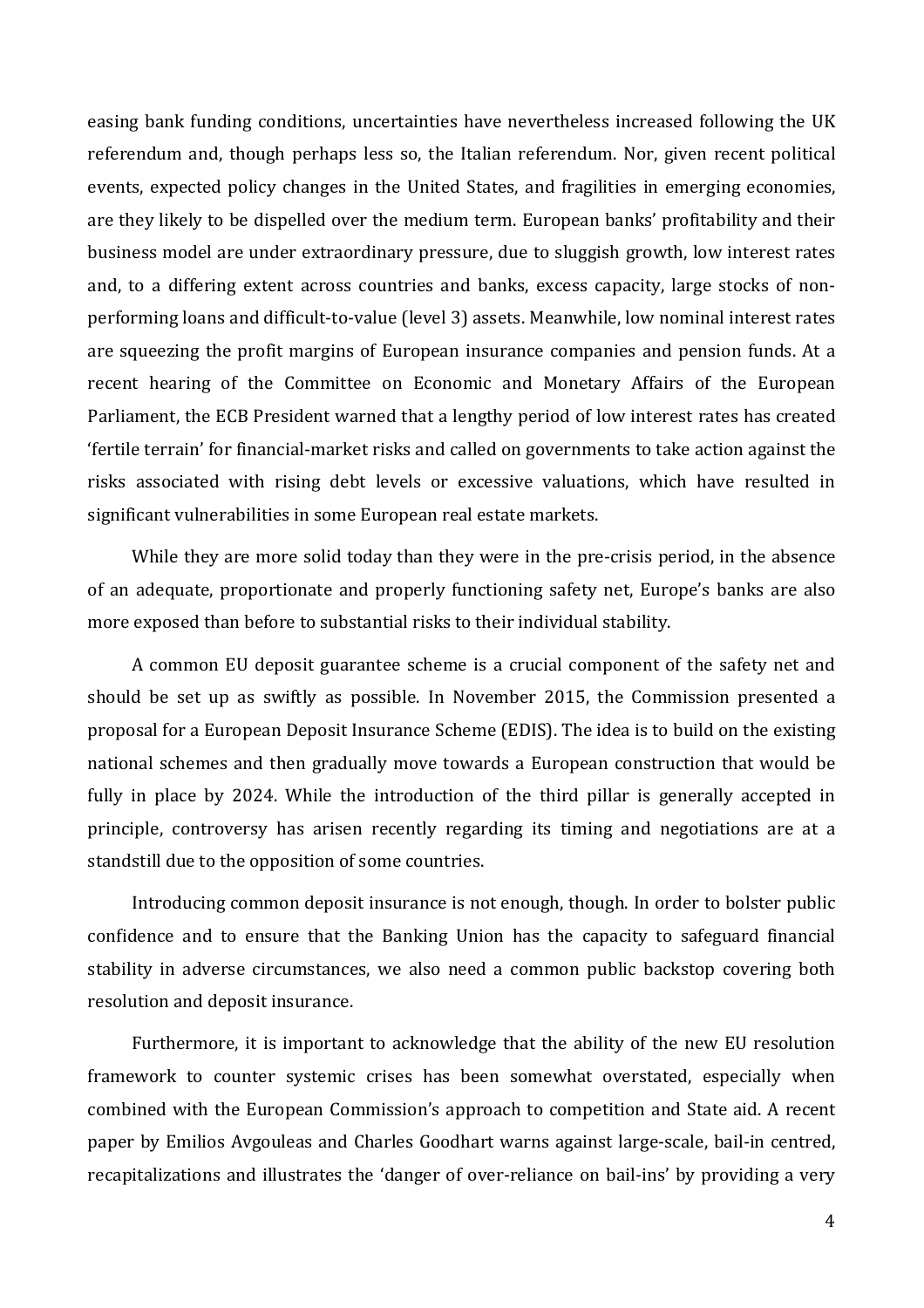insightful description of the risks involved in triggering the bail-in process when risk is not idiosyncratic.[5](#page-4-0) While the bail-in tool is actually well-designed for addressing the crisis of individual banks, in the event of a systemic crisis its use risks exacerbating the threats to financial stability rather than stabilizing the system. In those circumstances, the possibility of temporary public support, without necessarily involving banks' creditors, should not only be considered but favoured, to dispel the fear of contagion and prevent the seeds of another crisis from being sown.

Of course, envisaging public support in exceptional circumstances should not undermine efforts to reduce forms of moral hazard that can lead to excessive risk-taking by banks. The risk of imprudent behaviour still has to be contained but it can be tackled in other ways that are more compatible with safeguarding financial stability, along the lines of what happened in the aftermath of the crisis, i.e. by strengthening the prudential framework, adapting the structure of remuneration schemes to reduce incentives for excessive risk-taking, and by making management fully liable in the event of the failure of an institution. At the same time, the burden for taxpayers could be lightened by requiring that public funds be recouped from the banking system at a later stage, when financial stability is no longer at risk – as envisaged by the 'Key Attributes of Effective Resolution Regimes for Financial Institutions', drawn up by the Financial Stability Board.[6](#page-4-1)

To conclude, while much has been done to reduce risks, we lag behind on risk-sharing measures, which are their natural complement. Even for those already in place, such as the Single Resolution Fund, the path to complete risk mutualization is very long.

What are the costs of this unfinished construction?

An incomplete Banking Union is a source of risk in itself. If neglected for too long, it will discourage banks' reorganizations and consolidation processes as the cost of funding and capital remain subject to excessive uncertainty, with likely undesirable effects on banks' ability to support both investment and consumer spending.

In this transitional phase, when banks are still building up adequate loss-absorbing buffers and Governments are without their traditional tools of intervention, the risks are even greater.

<span id="page-4-0"></span><sup>5</sup> Avgouleas E., C.Goodhart, 2016, 'An anatomy of bank bail-ins – Why the Eurozone needs a fiscal backstop for the banking sector', *European Economy*, 2016.2., 5 December. I

<span id="page-4-1"></span><sup>6</sup> Financial Stability Board, 2011, 'Key Attributes of Effective Resolution Regimes for Financial Institutions', principle 6.5.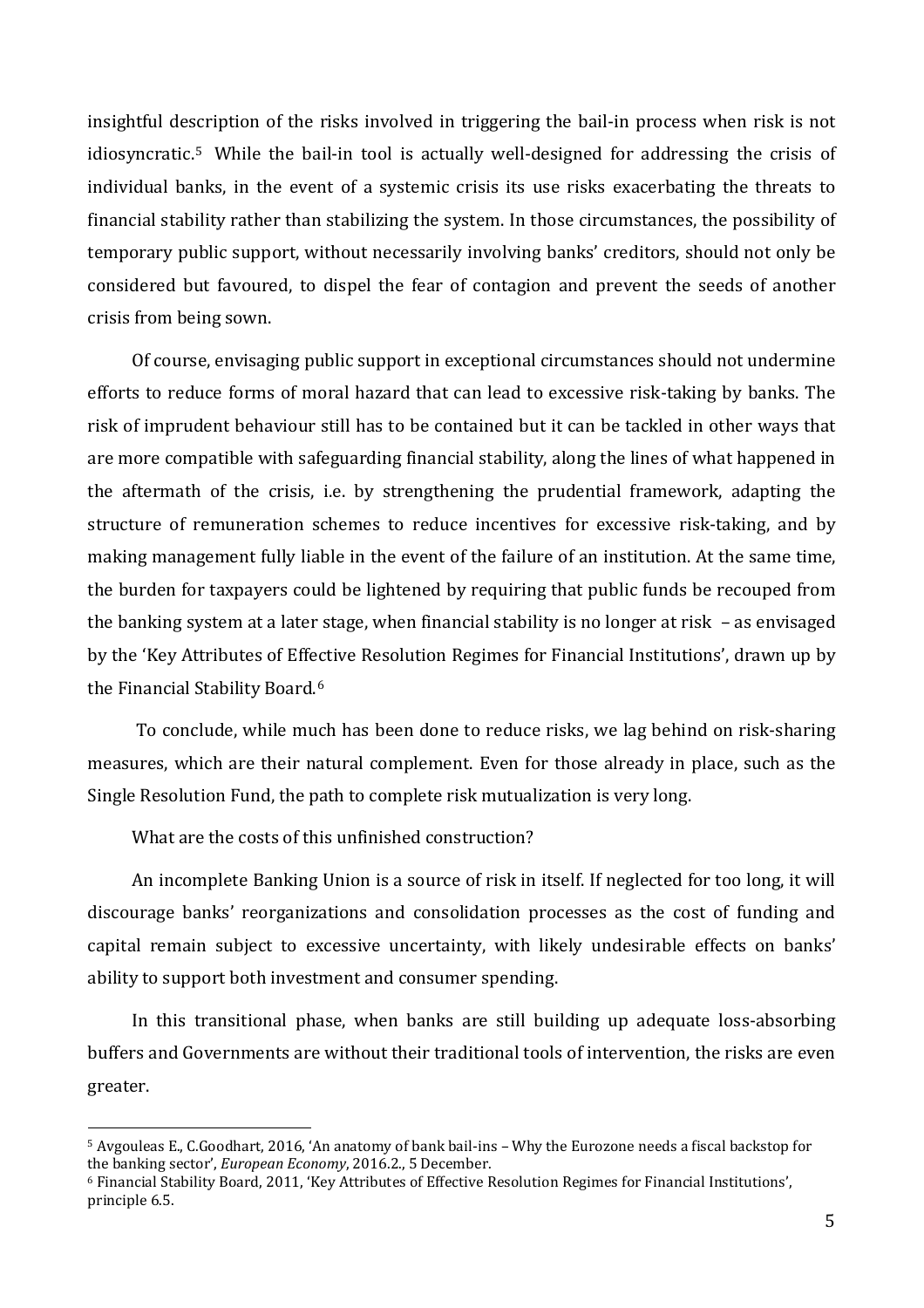We should also remember that completing the Banking Union is a priority *per se*, and should not be conditional on other interventions. I refer, in particular, to the much debated possible change of prudential treatment for sovereign exposures, which is among the measures called for in order to move forward with the creation of the EDIS. A draft report presented to the Committee on Economic and Monetary Affairs of the European Parliaments (ECON)[7](#page-5-0) makes the entry into force of the insurance phase of EDIS conditional on reducing risks in the banking sector. In this regard, while recognising that changing the prudential treatment for sovereign exposures could help to break the bank-sovereign nexus, I believe that it should not be considered as a pre-condition for, or an alternative to, the completion of Banking Union.

A clear timeline for deposit insurance, as we had for the Single Supervisory Mechanism and the Single Resolution Mechanism, would help reassure markets as to the soundness of the overall banking framework and the willingness of Member States to pursue the final design of the Union.

In the meantime, the Single Supervisory Mechanism should continue to focus on further strengthening the resilience of the banking sector. However, we should avoid over-calibration and possible inconsistencies between different measures that might impair the ability of European banks to support the real economy.

A path must be identified to guide banks towards adequate levels of capital and lossabsorbing capacity to increase their stability and readiness to withstand adverse market conditions without compromising their capacity to finance the economy and sustain the economic recovery. This is especially true today when banks' profitability remains low and the recovery in the EU is still struggling to gain momentum.

After substantially strengthening capital levels in recent years, EU banks will now be required to increase their loss-absorbing capacity to meet the minimum requirements for own funds and eligible liabilities (MREL). In this regard policymakers face a trade-off: on the one hand, large stocks of liabilities that can feasibly and credibly absorb losses in resolutions contribute to the resolvability of banks and to financial stability, while simultaneously protecting taxpayers; on the other hand, the build-up of adequate buffers of loss-absorbing

<span id="page-5-0"></span><sup>7</sup> See European Parliament, Committee on Economic and Monetary Affairs, Working Document on EDIS and Draft Report on the Proposal for a regulation of the European Parliament and of the Council amending Regulation (EU) 806/2014 in order to establish a European Deposit Insurance Scheme (COM(2015)0586 – C8-0371/2015 – 2015/0270(COD)), Rapporteur Esther De Lange. i<br>I